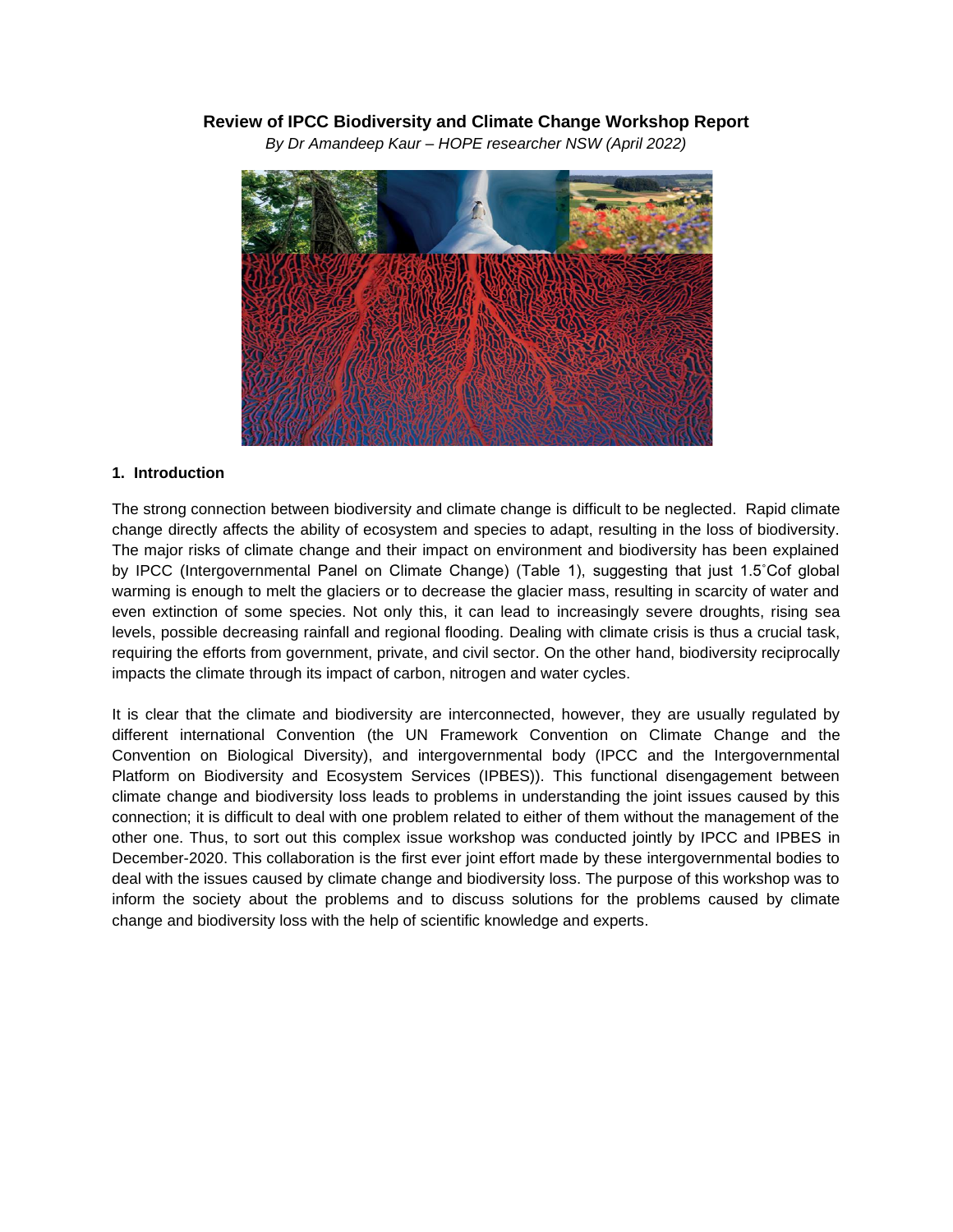#### **Table 1. Comparing risks from rising temperature (IPCC)**



Sea level rise projectively.

# **2. Objective of the workshop**

The main objectives of the workshop were the following:

- 1. Exploring the impact of climate on biodiversity
- 2. The capacity of the species to adapt to the changing climate
- 3. The effect of climate change on the resilience of ecosystems considering thresholds to irreversible change
- 4. The contribution of ecosystems to climate mitigation, by keeping an eye on ongoing loss in the biomass of biota and associated risks to key species and biodiversity as well as ecosystem.

Relevant information related to the implementation of the Paris Agreement, the Post-2020 Global Biodiversity Framework, and the Sustainable Development Goals was provided in this workshop.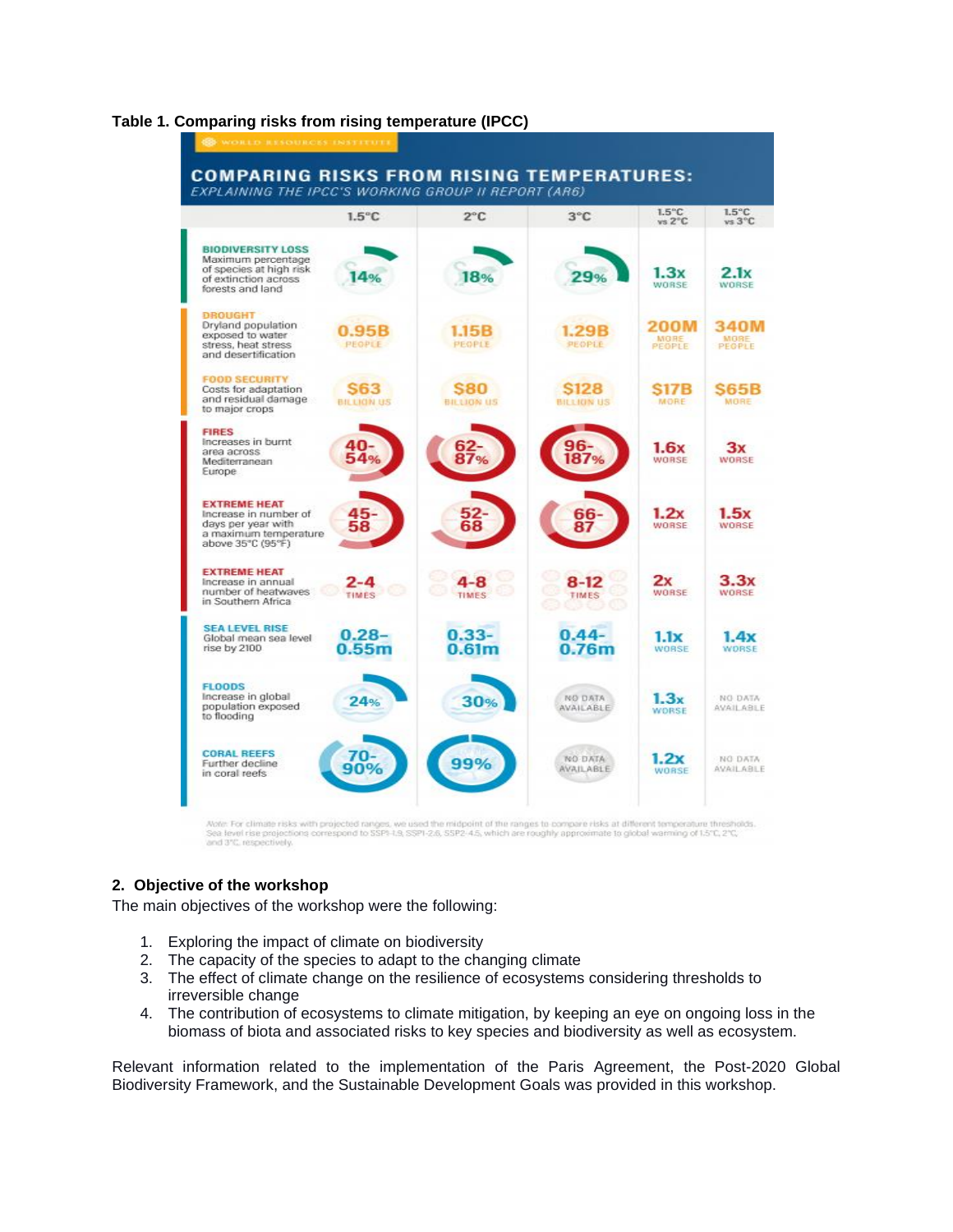### **3. The focus of the workshop**

The main focus of the workshop was to acknowledge the interconnection between climate change and biodiversity including:

- 1. The impact of changing climate on terrestrial, freshwater, and marine biodiversity and quality of life
- 2. The effect of change in biodiversity on characteristics of climate
- 3. Risks of considering climate change and biodiversity as separate issues
- 4. The opportunities, challenges, and risks of climate change mitigation and adaptation options for biodiversity, nature's contributions to people, and the quality of life
- 5. The impact of biodiversity conservation sustainable use practices on greenhouse gas emissions (i.e., climate feedback)
- 6. The analyses of the effectiveness of policies and governance structures that simultaneously address climate change and biodiversity loss
- 7. Key scientific uncertainties

### **4. Process commencement**

For the outlook of the co-sponsored workshop, a scientific steering committee (SSC) was made comprising six members selected by IPBES, and six by IPCC. An outline for the associated scientific outcome was proposed by SSC, comprising seven sections and 50 experts, 25 selected by IPCC and 25 from IPBES. Thus, both the agencies (IPBES and IPCC) participated almost equally in making the workshop successful and worked together on the same agenda.

The workshop focused on different aspects of the interaction between climate change and biodiversity, nature-based solutions to the problem, and the sustainable development of human society. The key points are as below:

- 1. There is a strong connection between climate change and biodiversity, thus we cannot resolve the one issue without considering the other one.
- 2. The irresistible desire of humans to improve their lifestyle by exploiting natural resources and increasing consumption of energy sources resulted in changes in climate over time, thus the loss of biodiversity which reciprocally affects the livelihood of humans.
- 3. If the international organizations that were working separately on climate and biodiversity issues will work together there will be maximum co-benefit on halting the climate and biodiversity problems simultaneously.
- 4. Climate change has severe negative effects on the ecosystems and species that are limited to a particular area or have limited ability to disperse such as mountains, islands, and coral reefs, and thus results in loss of biodiversity in these areas.
- 5. Biodiversity conservation approaches are helpful to deal with the problem but they are not sufficient thus, require more measures to control biodiversity.
- 6. New approaches would include the up-gradation of existing approaches. For example, the new approaches will focus on the conservation of multifunctional areas (including land, freshwater, and ocean-scapes), instead of focusing on only a few of nature's component elements independently, such as critical or intact habitats or iconic species.
- 7. Minimizing or even avoiding the degradation of carbon- and species-rich ecosystems on land as well as in the ocean is quite helpful for both biodiversity protection and climate change mitigation.
- 8. Improvements in climate change and biodiversity can be done by implementing changes such as sustainable agricultural, forestry practices, minimizing global warming, and deforestation. This will